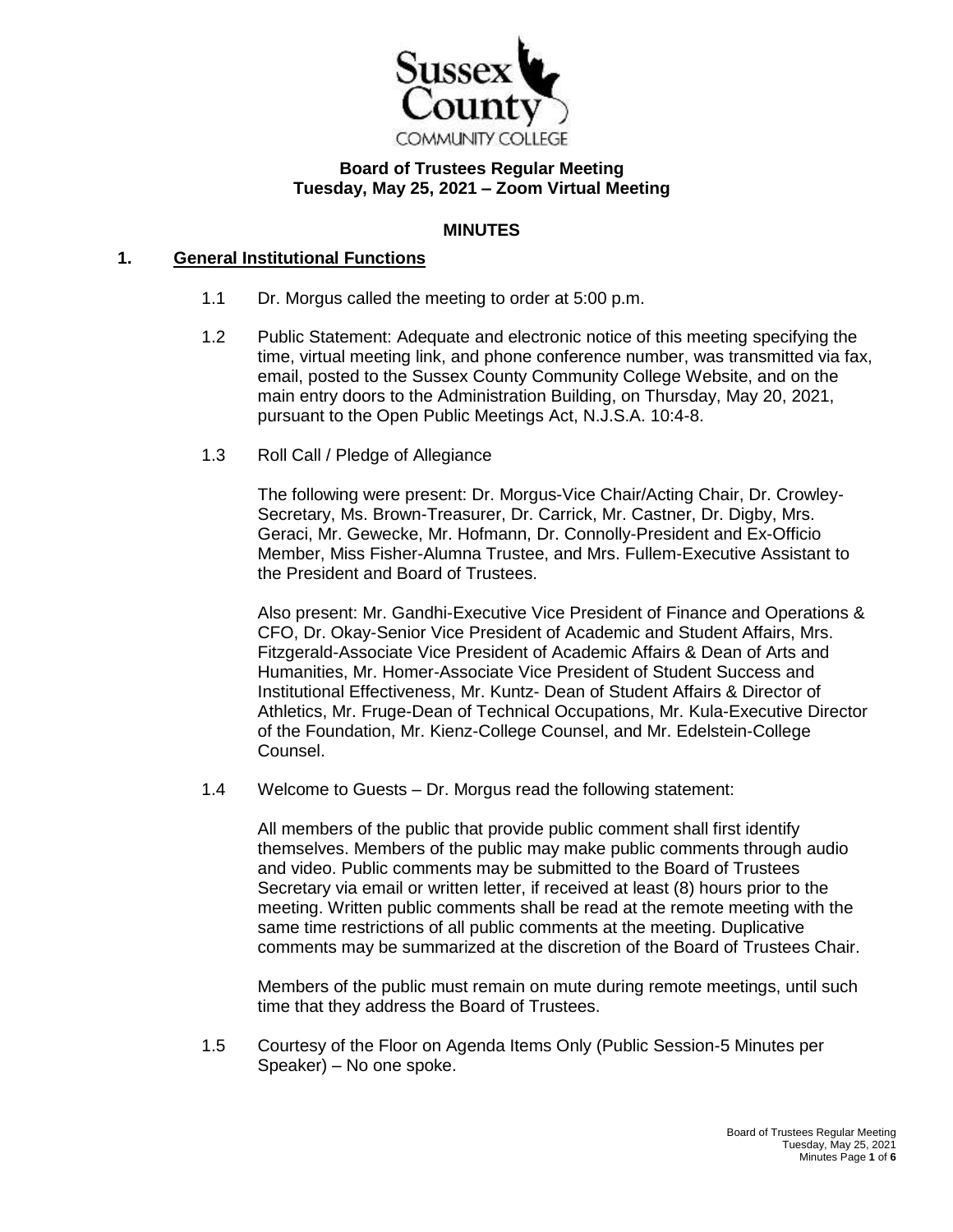- 1.6 Approval/Acceptance of Minutes
	- 1.6.1 Minutes from the Tuesday, April 20, 2021 Regular Meeting. (Resolution No. GI05252021-1)

Ms. Brown moved to approve minutes from the April 20, 2021 Regular Meeting. Dr. Crowley seconed the motion. Motion carried unanimously.

1.6.2 Minutes from the Tuesday, April 20, 2021 Executive Session. (Resolution No. GI05252021-2)

Mr. Hofmann moved to approve minutes from the April 20, 2021 Executive Session. Dr. Crowley seconded the motion. Motion carried unanimously.

- 1.6.3 Acknowledgment of Receipt of Committee Meeting Minutes Tuesday, May 18, 2021. (Resolution No. GI02252021-3)
	- Personnel and Curriculum Committee
	- Audit and Policy Committee
	- Finance and Facilities Committee

Mr. Hofmann moved to acknowledge receipt of committee meeting minutes from May 18, 2021. Dr. Crowley seconded the motion. Motion carried unanimously.

### **2. Consent Agenda – ACTION/RC**

Mrs. Geraci moved to remove item 2.5.2 in order to allow for Trustee discussion. Dr. Crowley seconded the motion. Motion carried unanimously.

The President recommends items 2.1 - 2.5 for Board approval, as amended, and as brought forth after discussion and review by Board Committees:

Mrs. Brown moved to approve the amended Consent Agenda. Dr. Crowley seconded the motion.

Roll call vote: Ms. Brown, Dr. Carrick, Mr Castner, Dr. Crowley, Dr. Digby, Mrs. Geraci, Mr. Gewecke, Mr. Hofmann and Dr. Morgus voted yes. Motion carried unanimously.

- 2.1 Approval of Personnel Items
	- 2.1.1 Monthly Personnel Actions May 2021 (Resolution No. P05252021-1)
- 2.2 Approval of Curriculum Items
	- 2.2.1 Change in Nomenclature from A.A.S. Graphic Design: Social Media Option to A.A.S. Graphic Design: Digital Marketing Option. (Resolution No. CI05252021-1)
	- 2.2.2 New Degree Option Under A.A.S Technical Studies: Robotics Technology Option. (Resolution No. CI05252021-2)
- 2.3 Approval of Policy Items The following policies were presented for 3-year review: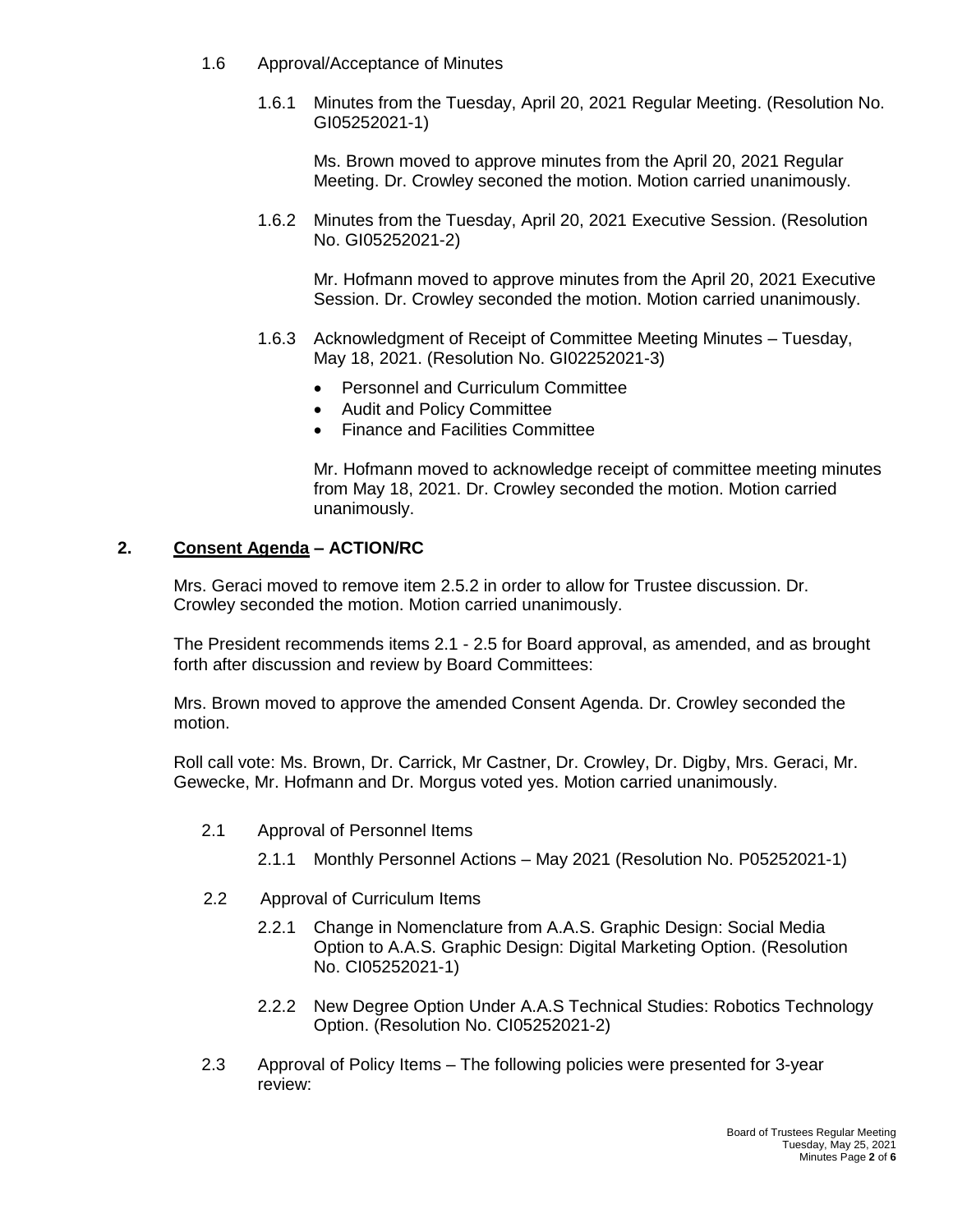- 2.3.1 Policy No. 200.41 Compensation for Teaching by Administrative/Support Staff. (Resolution No. AP05252021-1)
- 2.3.2 Policy No. 200.42 Expenditure Decisions in Outside Grants. (Resolution No. AP05252021-2)
- 2.4 Approval of Finance Items
	- 2.4.1 Natural Gas BPO Increase Additional funds to blanket purchase order for natural gas due to expanded usage of College heating systems. Original BPO amount \$60,000 – add \$16,000 for total of \$76,000. OPEX Funded. (Resolution No. BFF05252021-1)
	- 2.4.2 April, 2021 Purchases Over \$10k Report. (Resolution No. BFF05252021- 2)
- 2.5 Approval of Facilities Items
	- 2.5.1 Additional UVC Lighting Generations Service, in the Amount of \$197,865.00. Installation of UVC lighting to provide rapid disinfection to College facilities. Cares Act Funded. (Resolution No. BFF05252021-3)
	- 2.5.2 Horton Mansion Electric EM Electrical Contractors in the Amount of \$29,847.00. Installation of electric full service meter and subpanels to Horton Mansion. CAPEX Funded. This item was removed from the Consent Agenda and discussed before item 3.1 in finances.
	- 2.5.3 PSTA HVAC Upgrades Echelon Services in the Amount of \$238,900.00. HVAC system replacements at the Public Safety Training Academy, including rooftop and interior units. Chapter 12 Funded. (Resolution No. BFF05252021-5)
	- 2.5.4 Academic Center Additional Paving Harrington Construction Co. in the Amount of \$26,400.00. Additional paving for student parking behind the new Academic Center. Chapter 12 Funded. (Resolution No. BFF05252021-6)

### **REMOVED FROM CONSENT AGENDA**

2.5.2 Horton Mansion Electric – EM Electrical Contractors in the Amount of \$29,847.00. Installation of electric full service meter and subpanels to Horton Mansion. CAPEX Funded. (BFF05252021-4)

Dr. Crowley moved to open discussion for item 2.5.2. Ms. Brown seconded the motion. Motion carried unanimously.

Mrs. Geraci asked for an explanation about this item. Mr. Gandhi explained that it will be used for the building construction trade program, which would move into the Horton Mansion, as a learning opportunity for the students. They would be working to refurbish parts of the building.

Discussion ensued regarding the safety of the building. Mrs. Geraci indicated that she is not comfortable having students inside the building.

Dr. Connolly explained the history of consultant assessments regarding the building's safety. Mr. Gandhi said he will provide documentation stating the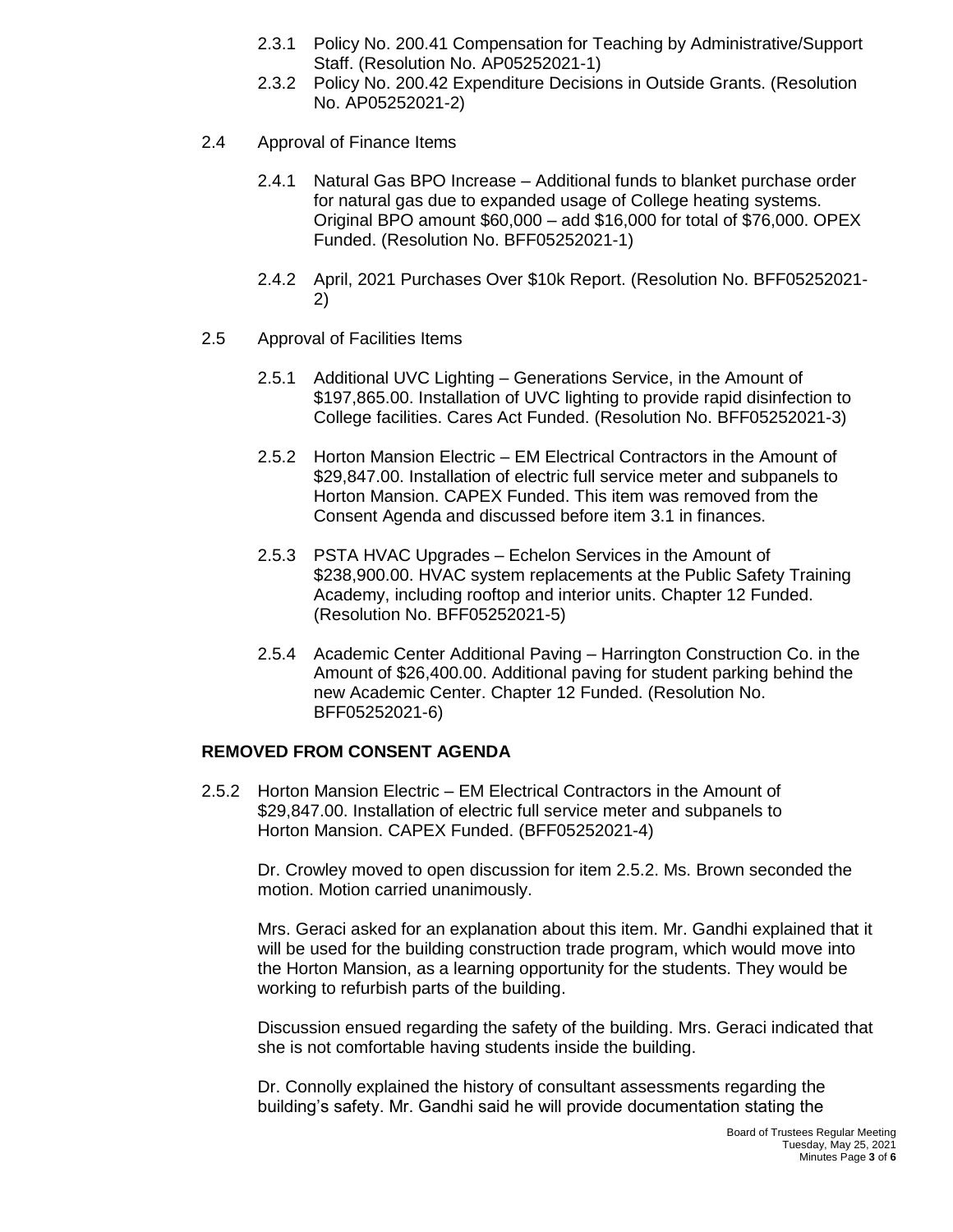current status of the building, and the most recent assessment that the building is safe to be occupied in the manner in which college administration would like to move forward.

Roll call vote: Ms. Brown, Dr. Carrick, Mr. Castner, Dr. Crowley, Dr. Digby, Mr. Gewecke, Mr. Hofmann, and Dr. Morgus voted yes. Mrs. Geraci voted no. Motion carried.

# **3. Finance**

3.1 Recommendation: Acknowledge Receipt and Review of Financial Statements April 30, 2021, Ten Months YTD FYE June 30, 2021 (Resolution No. GI05252021-4)

Mr. Gandhi presented the finanials, as noted above, including: April YTD FY21 Credit Hours, Income Statement, Major Revenue Variances to Budget and LYR, Revenue (Student/Support), Expenses, Major Expense Variances to Budget and LYR, Operating Statement, Balance Sheet-Assets, Major Asset Variances to LYR, Balance Sheet-Liabilities, Major Liabilities Variances to LYR, Three-Year Comparison, Current Assets, # of Month of OPEX Covered by Liquid Assets & Current Ratio, and Headcount. Ms. Brown stated that focusing on tuition is important, since COVID grants will eventually cease.

Ms. Brown moved to acknowledge receipt and review of financial statements, as noted above. Dr. Crowley seconded the motion.

Roll call vote: Ms. Brown, Dr. Carrick, Mr. Castner, Dr. Crowley, Dr. Digby, Mrs. Geraci, Mr. Gewecke, Mr. Hofmann, and Dr. Morgus voted yes. Motion carried unanimously.

## **4. Reports**

- 4.1 The Correspondence File was received, reviewed, and filed.
- **5. Presentations** None This Month
- **6. Courtesy of the Floor on General Matters** (Public Session-5 Minutes per Speaker) No one spoke.

## **7. Other Business**

### **Discussion / Reports / Announcements:**

- 7.1 Trustee Activity Update None
- 7.2 Alumni Trustee Report/Final Words—Miss Fisher provided a presentation of her on-going efforts to drive alumni relations through social media, specifically the Facebook groups that she created and administers. Dr. Morgus thanked Miss Fisher for all of the work she put into creating the social media site for SCCC Alumni, and for her participation as the Alumna Trustee.
- 7.3 President's Report -- Dr. Connolly reported:

Graduation was an extraordinary experience. It required a lot from Amy Rude, who is the point person for all of the coordination. He said that SCCC was planning to run graduation one way, and then less than a week before graduation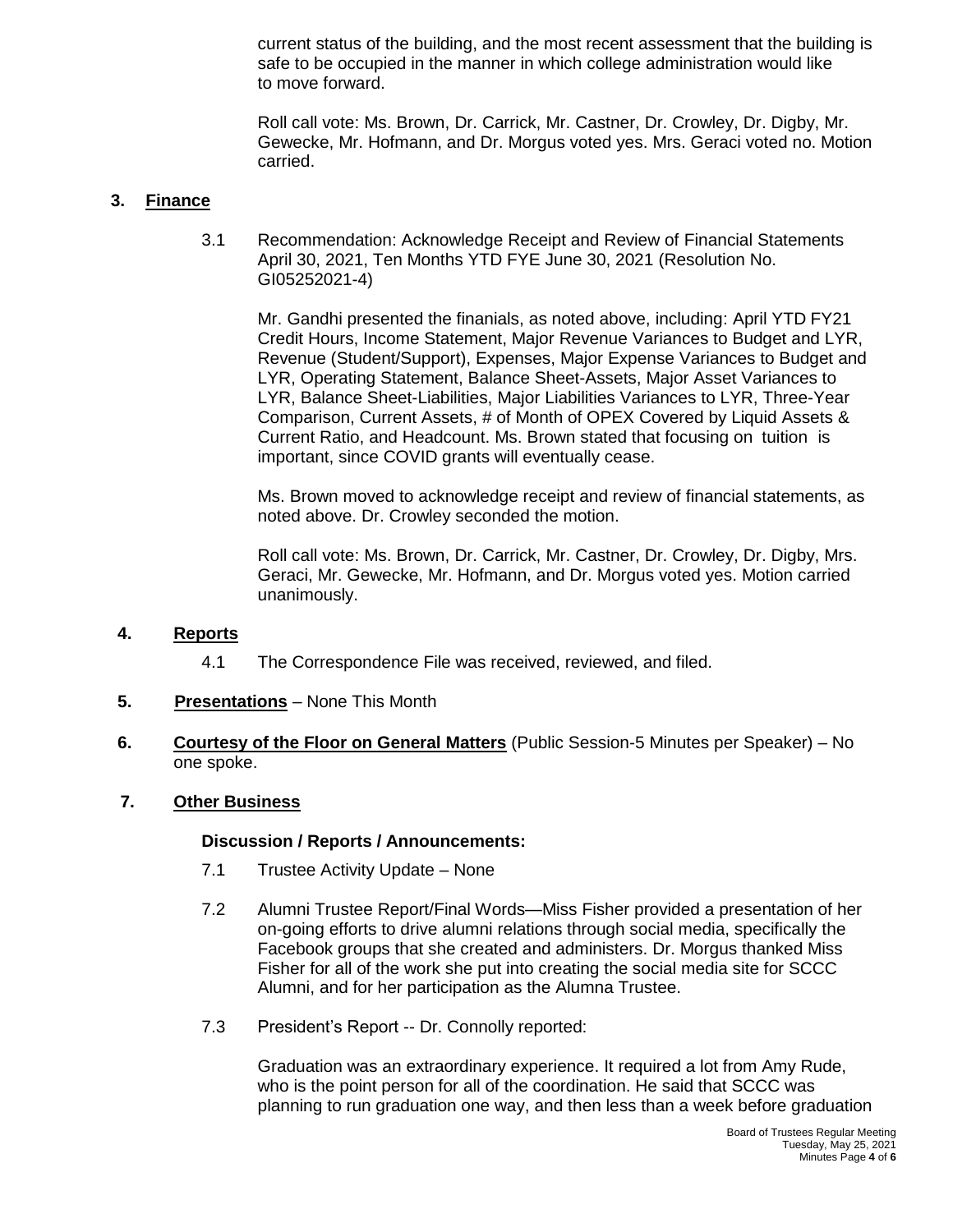was to be held, determined, based on feedback, that we needed to make considerable changes to the way it was formatted. The entire graduation team made happen, and it felt seamless. Students arrived in three pre-planned waves. Their names were read and they were presented with diploma jackets. Parents were there to take pictures, and all activity remained within current Covid safety protocols. It was a gorgeous day. It really captured something exceptional.

Our facilities department continues to focus on what we need to do for the fall. We are in a position where we are able to adjust and adapt to what students need and are looking for. The encouragement from the Board of Trustees has been very helpful. Being prepared for fall involves a lot of work, including HVAC. Vaccinations will continue to be key, but also continue as part of our lives for a while. We are purchasing portable air filtration units. The Board of Trustees may see a number of these types of purchases come for approval due to us having old buildings, and if it makes sense to increase the class-size density by virtue of having these air filtration units.

Although consolidated, all athletic seasons went well. We had a couple of cases where athletes did contract Covid from the outside community, but to our credit, we instructed the students on what they could and should do. We had testing in place. This resulted in the lack of spread through teams. Also athletics-related, both our men's and women's soccer teams are vying for national play.

We are finalizing transition plans for the writing center. With a new model in play, FT faculty Maureen Murphy Smolka is going to be assisting as liaison for how the writing center will function in the future. The writing center continues to be essential for our initiatives in writing, and writing across the curriculum. It requires much student training because the center is a peer-to-peer model, which national studies show is the most successful model.

The Culinary Advisory Board has had their second meeting, and are advising about the programmatic mission. Stan Kula from the SCCC Foundation has been working with program coordinator Marty Kester to penetrate the community about what we are doing, why we are doing it, and receiving feedback.

We are moving forward with getting our agriculture and horticulture business programs up and running with a new certificate program. We are advertising in trade magazines/journals for turf management. We will soon seek quotes for well drilling on campus fields. Using our fields as laboratories for our horticulture students in the Turf Grass Management program is going to be experiential learning at its best.

- 7.4 Chair's Comments None
- 7.5 The Next Regular Meeting of the Board of Trustees Will Take Place Tuesday, June 29, 2021, at 5:00 p.m. Location or Virtual Meeting TBD.

### **8. Executive Session**

The following statement was read aloud:

Now be it resolved that the Board of Trustees will now go into an Executive Session to discuss matters pertaining to personnel and contractual matters-President's review and contract. The matters discussed will be made public if and when the circumstances